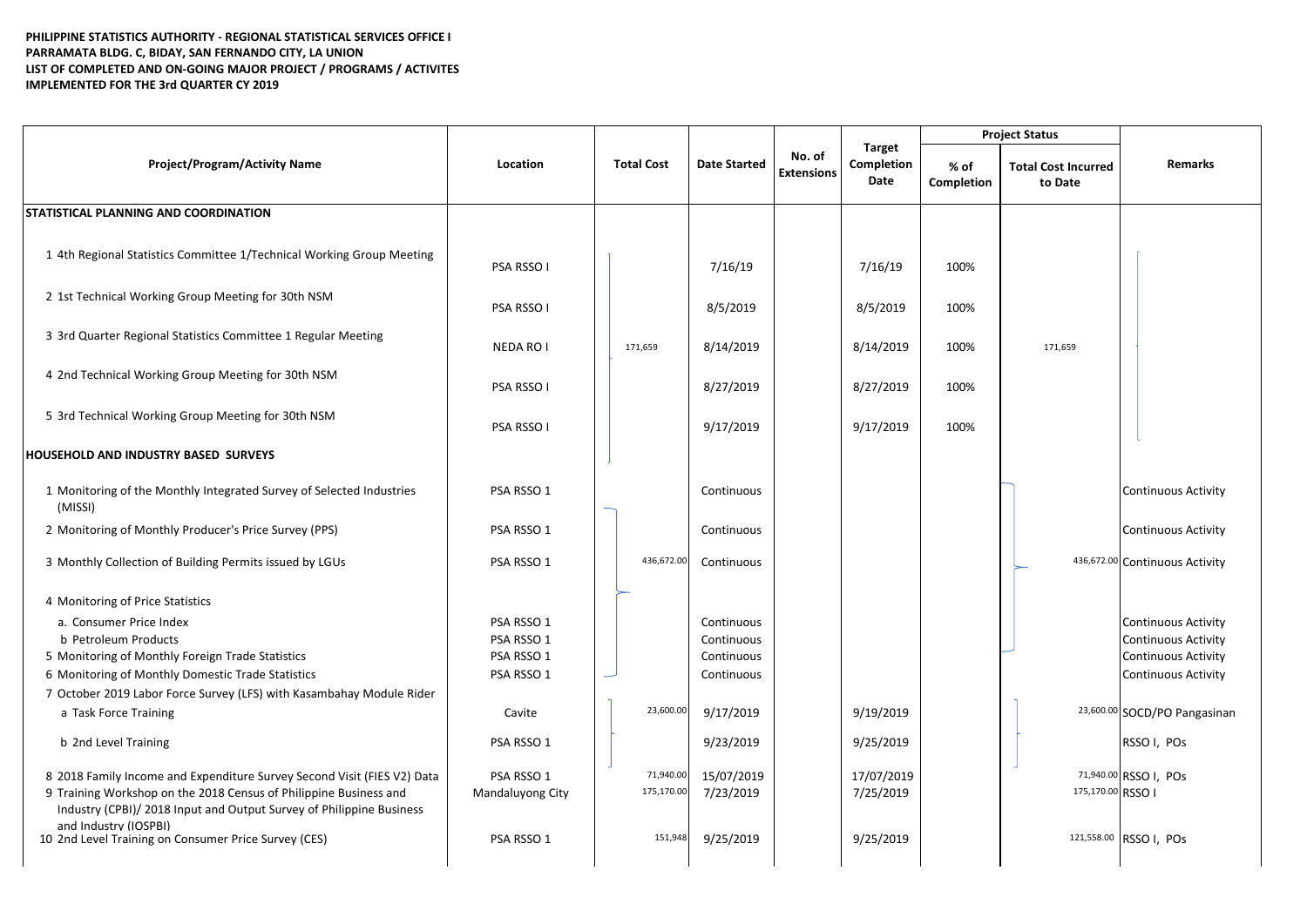| 11 Consolidation of provincial reports and preparation of Monthly Regional<br>Palay & Corn Situation Report (MPCSR)          | SOCD       |           | 8/15/2019 | 9/17/2019  | 100% |                |             |
|------------------------------------------------------------------------------------------------------------------------------|------------|-----------|-----------|------------|------|----------------|-------------|
| 12 Consolidation of provincial reports and preparation of Regional Retail<br>and Wholesale Prices reports                    | SOCD       |           | 7/1/2019  | 9/10/2019  | 100% |                | monthly     |
| 13 Consolidation of provincial reports of Other Crops                                                                        | SOCD       |           | 9/14/2019 | 10/3/2019  | 100% |                |             |
| 14 Data Review (July 2019 Rnd)                                                                                               |            |           |           |            |      |                |             |
| a Regional Data Review (Fisheries/Other Crops)                                                                               | PSA RSSO 1 |           | 7/8/2019  | 7/8/2019   | 100% |                | RSSO I, POs |
| b Regional Data Review (PCPS/BLPS/CLPS/FPAS)                                                                                 | PSA RSSO 1 |           | 7/15/2019 | 7/17/2019  | 100% |                | RSSO I, POs |
| c National Data Review                                                                                                       | SOCD       | 2,213,544 | 7/22/2019 | 27/26/2019 | 100% | 2,213,544 SOCD |             |
| 15 Monitoring of submission of provincial offices of Weekly Cereal and<br>Fertilizer Price Monitoring (WCFPM) reports        | SOCD       |           | 7/1/2019  | 9/30/2019  | 100% |                | weekly      |
| 16 Monitoring of submission of La Union Provincial Office of Price Watch                                                     | SOCD       |           | 7/1/2019  | 9/30/2019  | 100% |                | weekly      |
| 17 Monitoring of submission of provincial offices of results of Farm Prices<br>Survey (FPS)                                  | SOCD       |           | 7/1/2019  | 9/30/2019  | 100% |                | monthly     |
| 18 Consolidation of provincial reports of Palay and Corn Stocks Survey<br>(PCSS)                                             | SOCD       |           | 7/15/2019 | 9/17/2019  | 100% |                | monthly     |
| 19 Consolidation of provincial reports of Enhanced Information System for<br>20 2019 Integrated Census Map Updating Activity | SOCD       |           | 9/15/2019 | 9/20/2019  | 100% |                |             |
| a Second Level Training                                                                                                      | SOCD       |           | 7/29/2019 | 8/10/2019  | 100% |                | RSSO I, POs |
| b Monitoring of provincial status and submission of regional status<br>report                                                | SOCD       |           | 8/11/2019 | 9/30/2019  |      |                | on going    |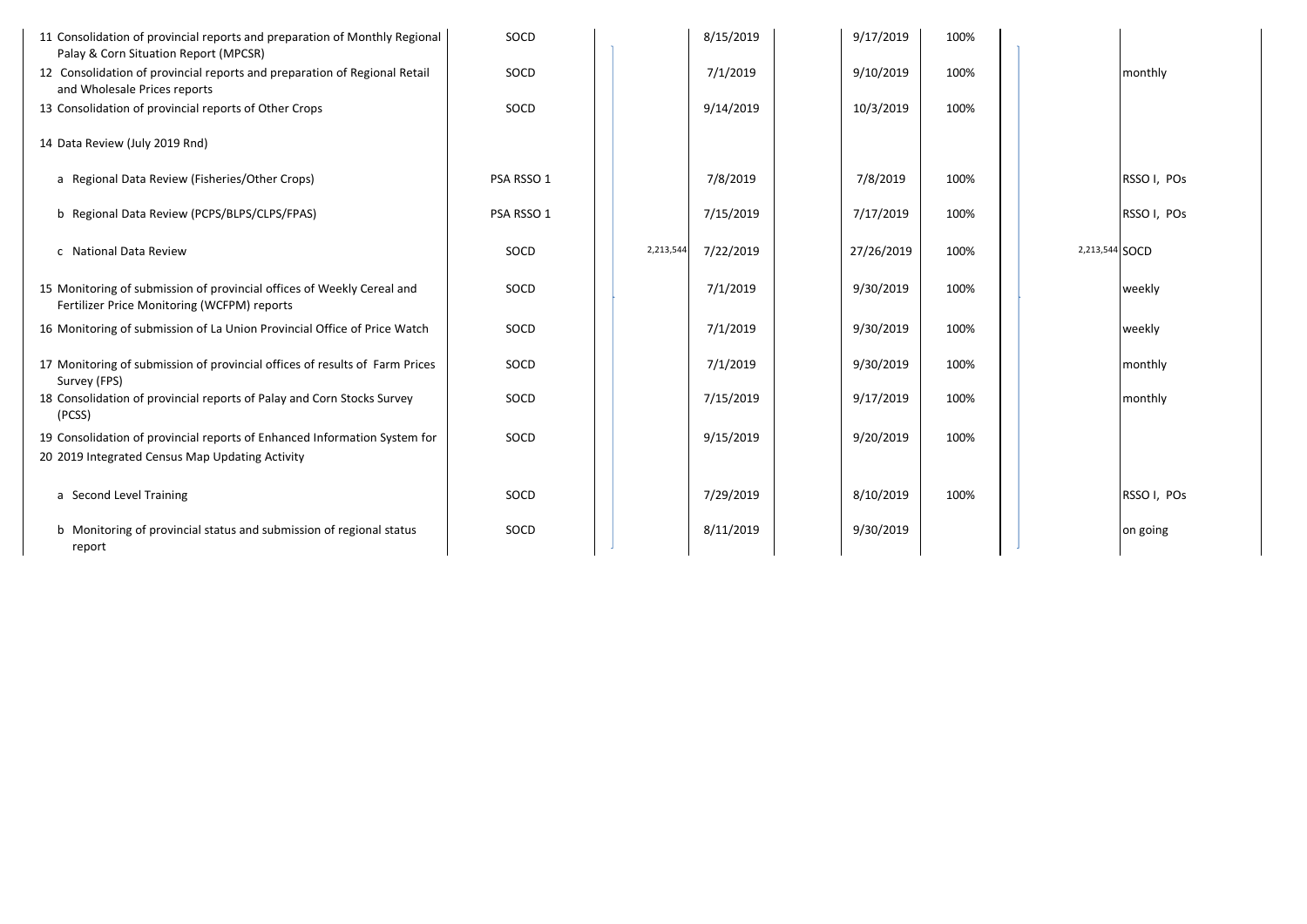| <b>INFORMATION DISSEMINATION</b>                                                                                                                                  |                          |                        |                       |              |
|-------------------------------------------------------------------------------------------------------------------------------------------------------------------|--------------------------|------------------------|-----------------------|--------------|
| Preparation & Dissemination of Publications as follows:                                                                                                           |                          |                        |                       |              |
| 1 Press Release No. 11 PSA ilocos Region conducts quarterly labor force,<br>annual poverty indicators surveys                                                     | PSA-RSSO 1               | 7/4/2019               | 7/5/2019              | 100%         |
| 2 Press Release No, 12 PSA-RSSO I conducts 2nd Level Training on 2019<br>Integrated Gensus Map Updating Activity                                                  | PSA-RSSO 1               | 8/8/2019               | 8/8/2019              | 100%         |
| 3 Press Release No. 13 PSA - RSSO I conducts the 2nd Level Training on<br>Systems for the Generation of CPI                                                       | PSA-RSSO 1               | 9/18/2019              | 9/20/2019             | 100%         |
| 4 Press Release No. 14 PSA conducts October 2019 Consumer<br><b>Expectations Survey</b>                                                                           | PSA-RSSO 1               | 9/24/2019              | 9/26/2019             | 100%         |
| 3 Press Release No. 15 PSA prepares for the conduct of 2019 LFS and 2019<br>SOF                                                                                   | PSA-RSSO 1               | 9/25/2019              | 9/26/2019             | 100%         |
| 4 Special Release No. 19 2018 Livestock and Poultry Performance Ilocos<br>Region                                                                                  | PSA-RSSO 1               | 5/31/2019              | 7/16/2019             | 100%         |
| 5 Special Release No. 20 Vital Statistics Report of Ilocos Region: 2nd<br>Quarter of 2019                                                                         | PSA-RSSO 1               | 8/30/2019              | 9/2/2019              | 100%         |
| 6 Special Release No. 11 Ilocos Region's economy expands by 6.5 percent<br>7 Special Release No. 21 Ilocos Region's Employment rate estimated at<br>93.2% in 2018 | PSA-RSSO 1<br>PSA-RSSO 1 | 5/30/2019<br>8/22/2019 | 6/7/2019<br>9/13/2019 | 100%<br>100% |
| 8 Special Release No. 22 Proportion of Poor Filipinos in Ilocos Region<br>registered at 11.8 percent in First Semester of 2018                                    | PSA-RSSO 1               | 9/9/2019               | 9/24/2019             | 100%         |
| 9 Special Release No. 23 Ilocos Region's CPI reaches 119.3 in August 2019                                                                                         | PSA-RSSO 1               | 9/12/2019              | 9/27/2019             | 100%         |
| 10 Quickstat for June 2019                                                                                                                                        | PSA-RSSO 1               | 7/22/2019              | 7/22/2019             | 100%         |
| 11 Quickstat for July 2019                                                                                                                                        | PSA-RSSO 1               | 8/27/2019              | 8/27/2019             | 100%         |
| 12 Quickstat for August 2019                                                                                                                                      | PSA-RSSO 1               | 9/26/2019              | 9/26/2019             | 100%         |
| 13 IlocoStat Newsletter for the 3rd Quarter 2019                                                                                                                  | PSA-RSSO 1               | 9/4/2019               | 9/29/2019             | 100%         |
| 14 Infographics re April 2019 CPI                                                                                                                                 | PSA-RSSO 1               | 7/5/2019               | 7/9/2019              |              |
| 15 Infographics re July 2018 LFS                                                                                                                                  | PSA-RSSO 1               | 7/11/2019              | 7/22/2019             |              |
| 16 Infographics re Chicken Situationer                                                                                                                            | PSA-RSSO 1               | 7/17/2019              | 7/22/2019             |              |
| 17 Infographics re Construction Statistics                                                                                                                        | PSA-RSSO 1               | 7/17/2019              | 7/22/2019             |              |
| 18 Infographics re CSS Results for June 2019                                                                                                                      | PSA-RSSO 1               | 8/22/2019              | 8/23/2019             |              |
| 19 Infographics re Q1 2019 Palay Production                                                                                                                       | PSA-RSSO 1               | 8/22/2019              | 8/24/2019             | 100%         |
| 20 Infographics re Q1 2019 Corn Production                                                                                                                        | PSA-RSSO 1               | 8/22/2019              | 8/24/2019             | 100%         |
| 21 Infographics re Q1 2019 Fisheries                                                                                                                              | PSA-RSSO 1               | 8/29/2019              | 9/26/2019             |              |
| 22 Infographics re Q1 2019 Vital Statistics                                                                                                                       | PSA-RSSO 1               | 9/23/2019              | 9/24/2019             | 100%         |
|                                                                                                                                                                   |                          |                        |                       |              |